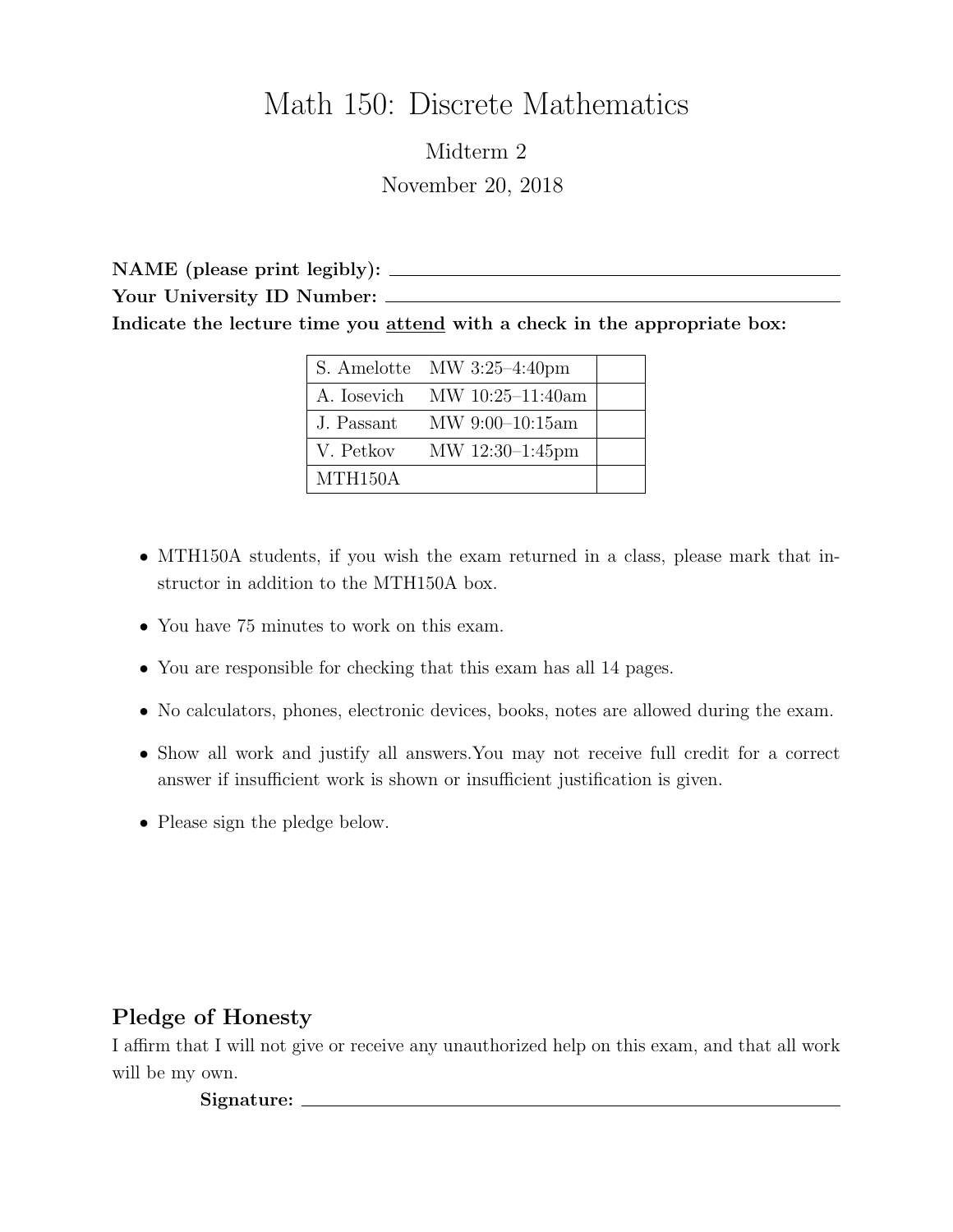| QUESTION     | <b>VALUE</b> | <b>SCORE</b> |
|--------------|--------------|--------------|
|              | 15           |              |
| 2            | 20           |              |
| 3            | 15           |              |
|              | 15           |              |
| 5            | 15           |              |
| 6            | 20           |              |
| <b>TOTAL</b> | 100          |              |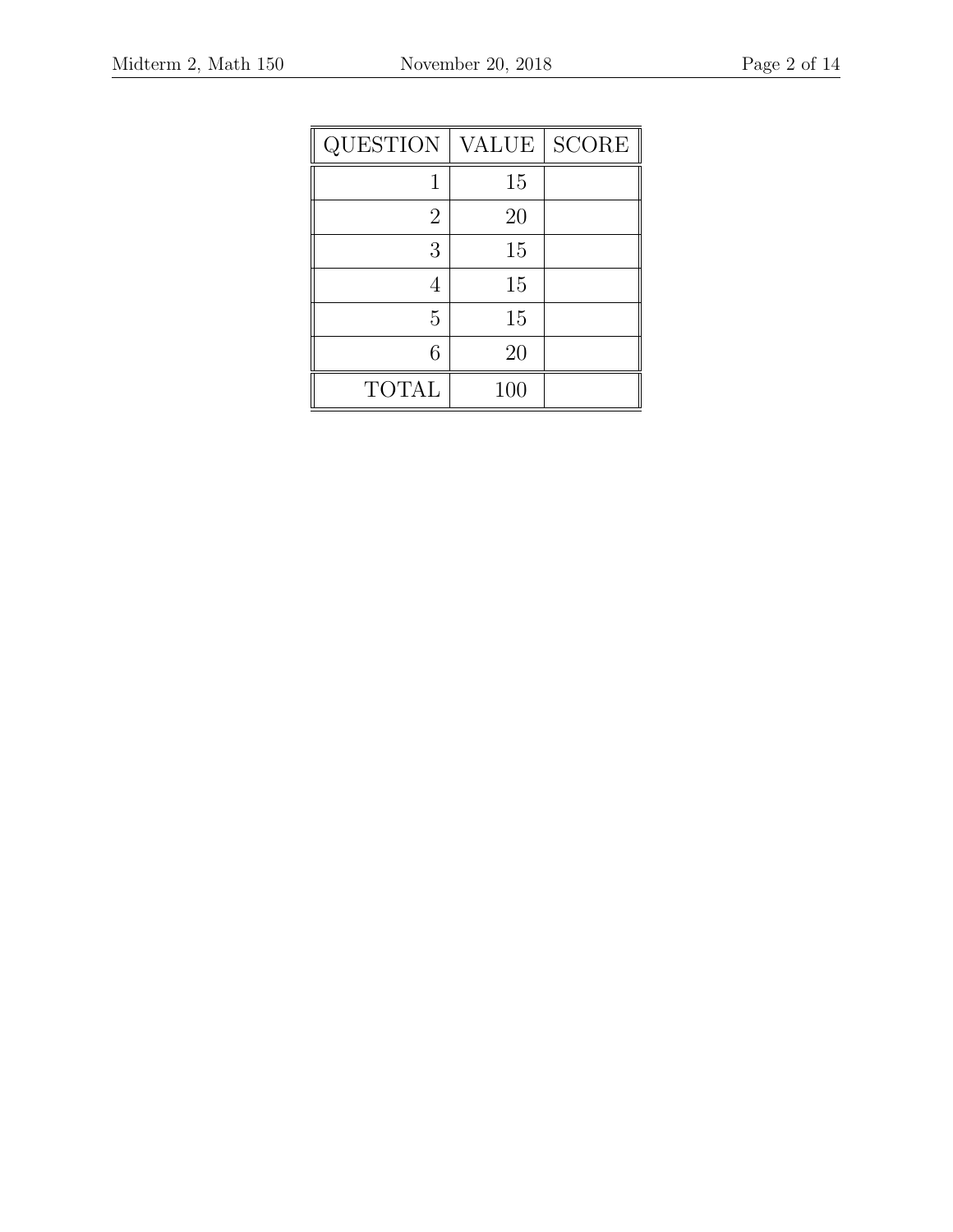- (a) Consider the number 407, written in base 10.
	- (i) Write 99 in base 2.

(ii) Write 7798 in hexadecimal.

(iii) Write 3 in base 7.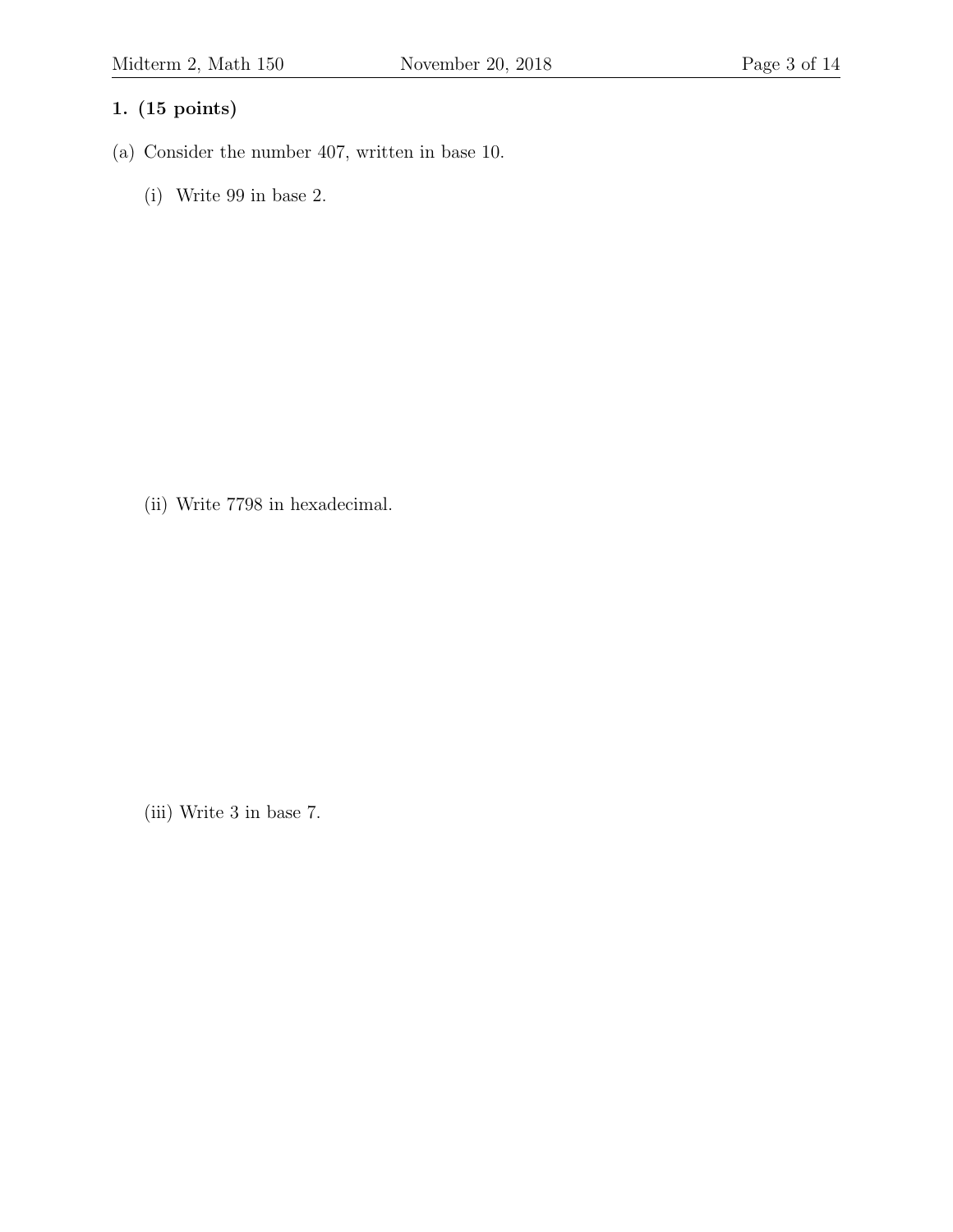(d) Find  $(2A E01)_{16} + (A A1)_{16}$ , giving your answer in base 16.

(e) Find  $(222)_3 \times (27)_9$ , giving your answer in base 3 or base 9.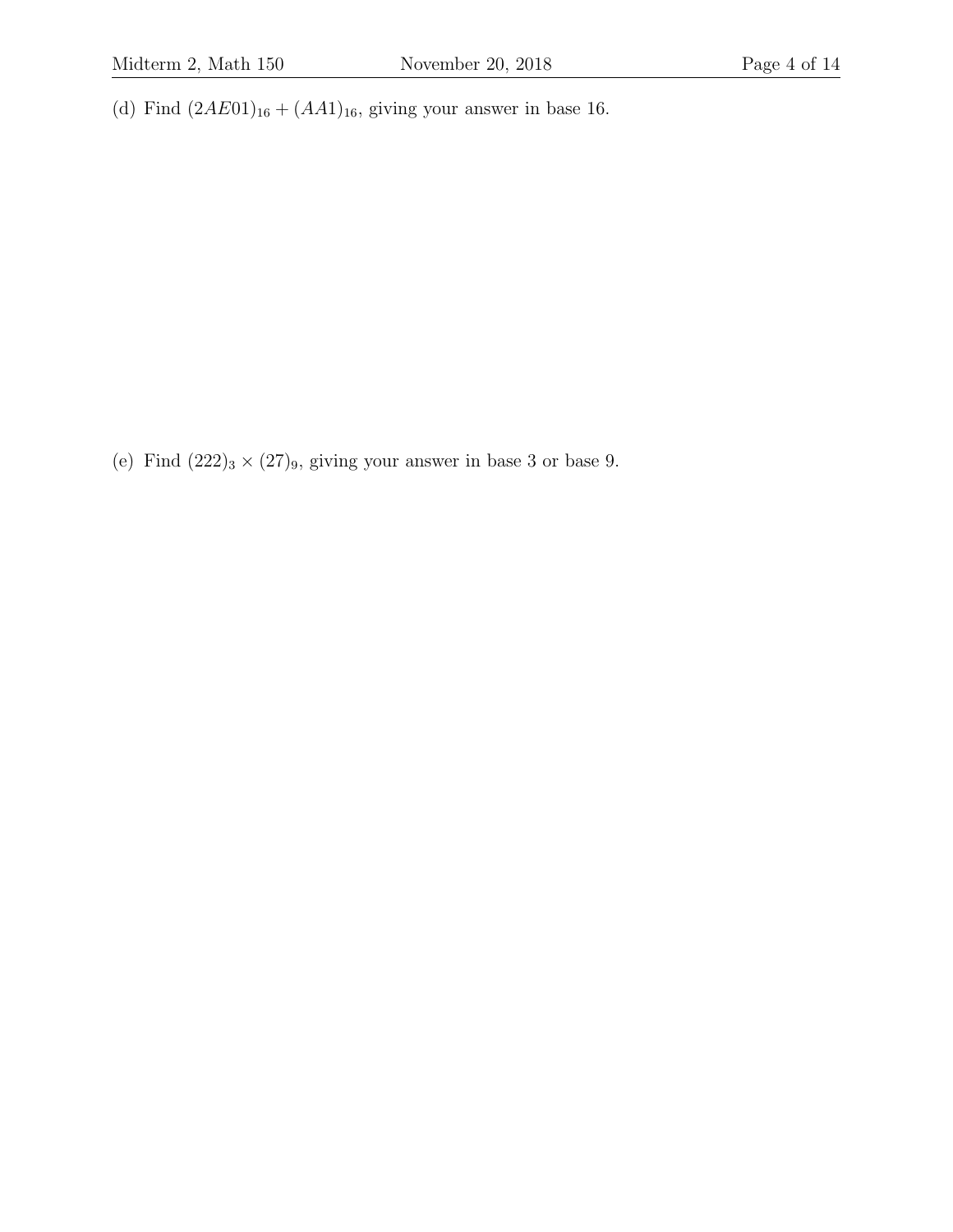## 2. (20 points)

Find  $x$  such that  $0 \leq x < 450$  and

$$
x \equiv 0 \mod 2,
$$
  

$$
x \equiv 24 \mod 25,
$$
  

$$
x \equiv 6 \mod 9.
$$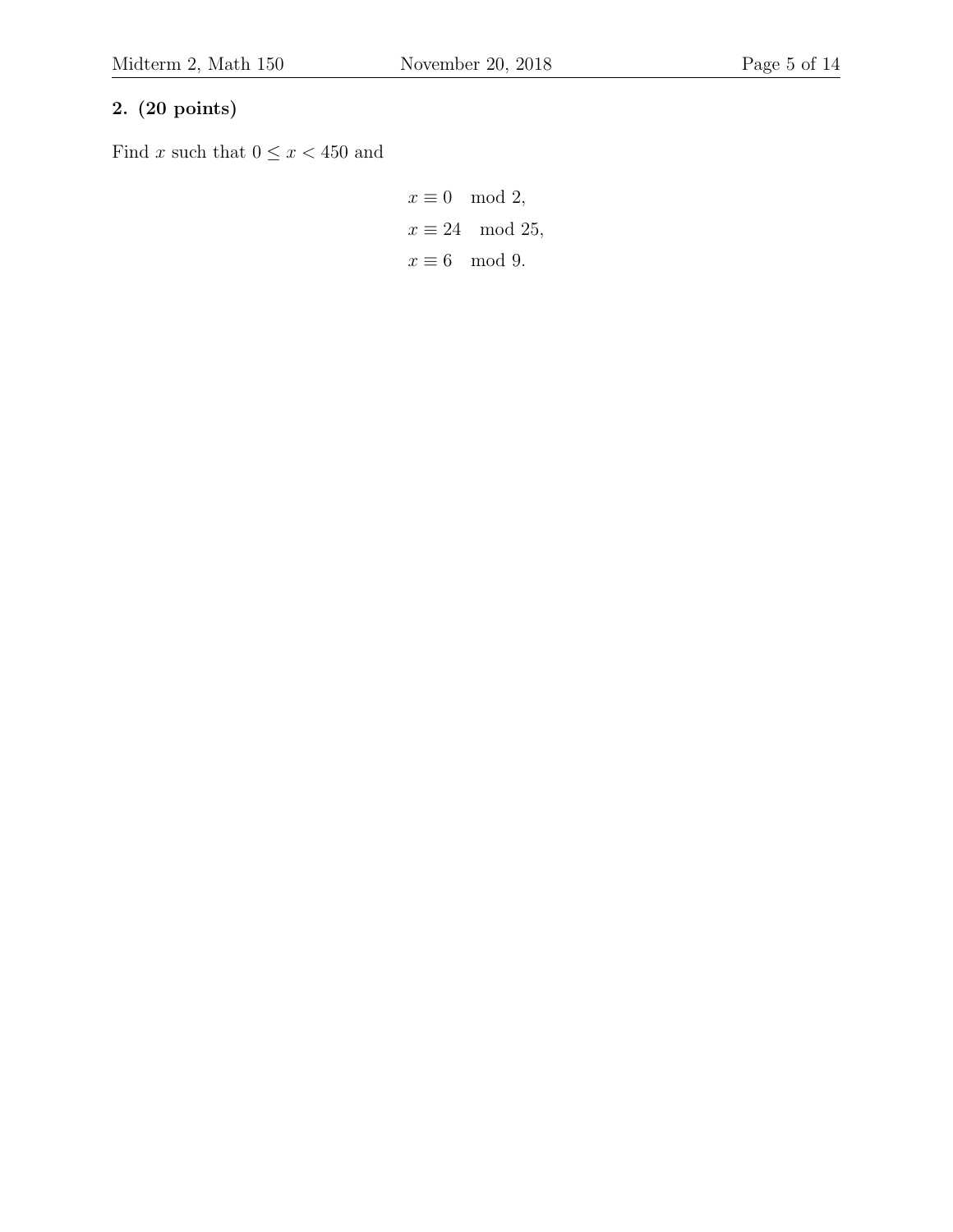(a) Let *n* be any positive integer. Prove that one can tile a  $10^n \times 4^n$  chess board with exactly one of the four corner tiles removed (could be any of the four) only using the right triominos. [Hint: There should be four base cases.]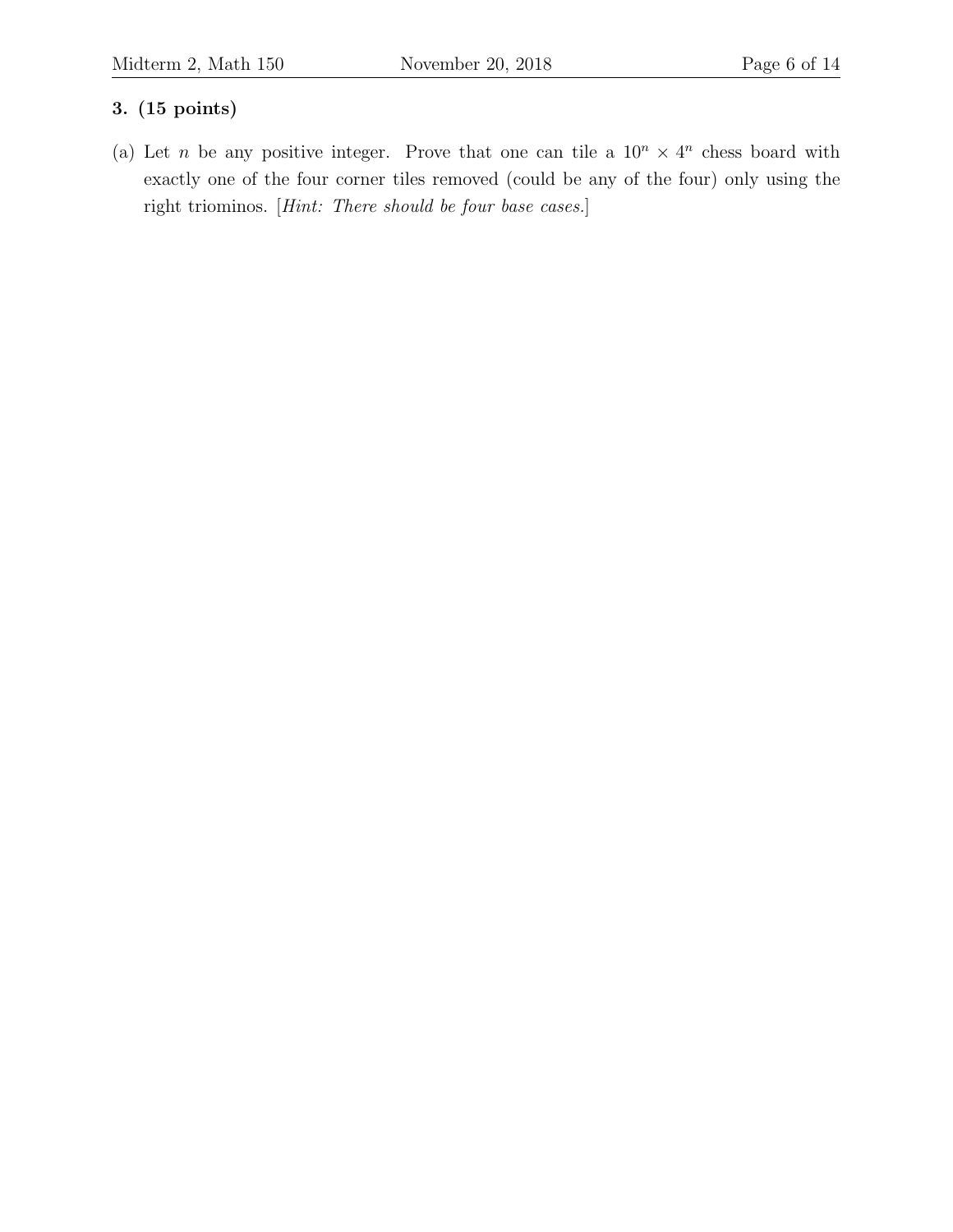- 
- (b) Prove that you can make any stamp amount of 30 cents or above using only 6 cents and 7 cent stamps.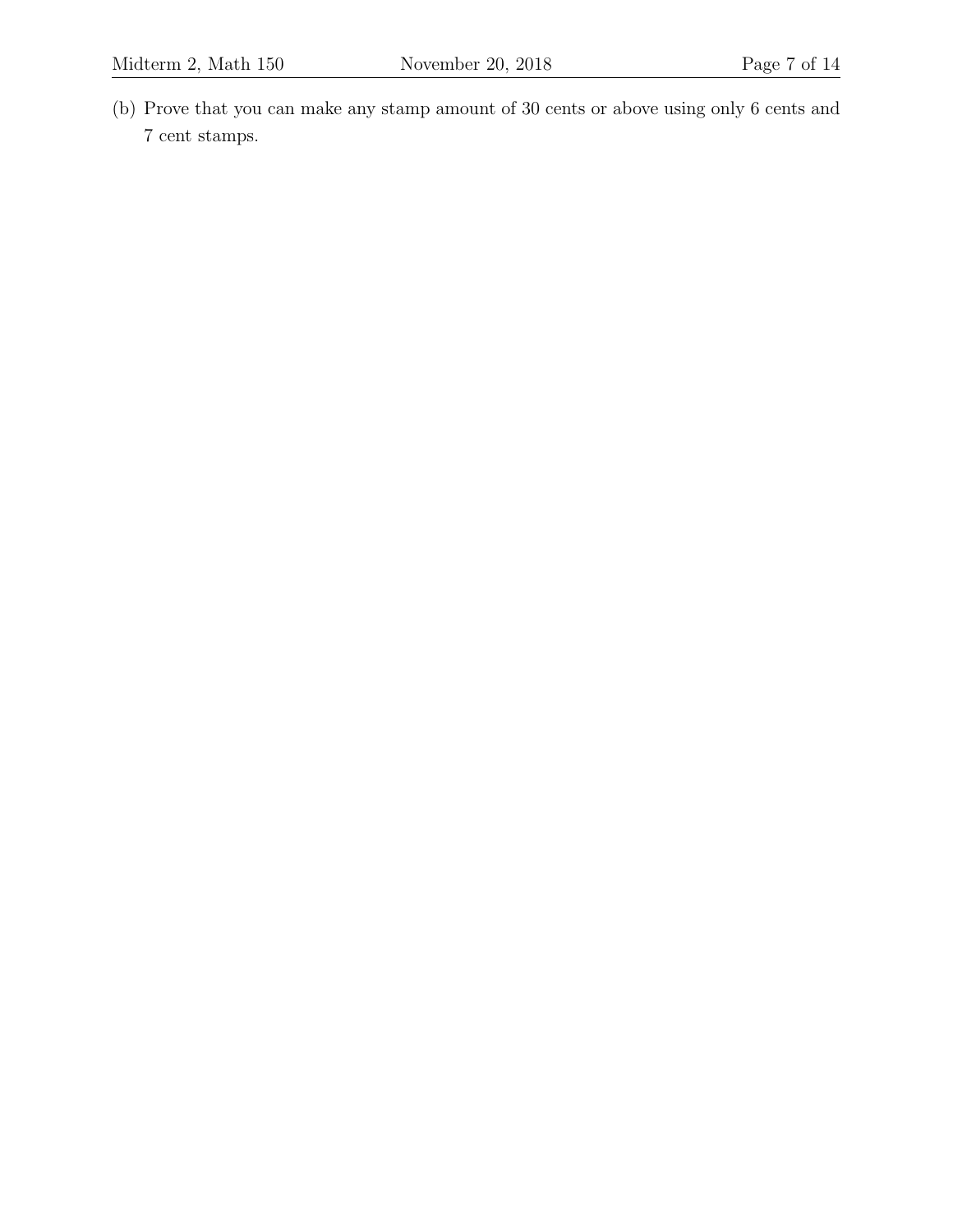(a) What is 43 mod 21?

(b) Find 43<sup>230</sup> mod 21.

(c) Find x such that  $0 \le x < 13$  such that  $x^2 \equiv -1 \mod 13$ .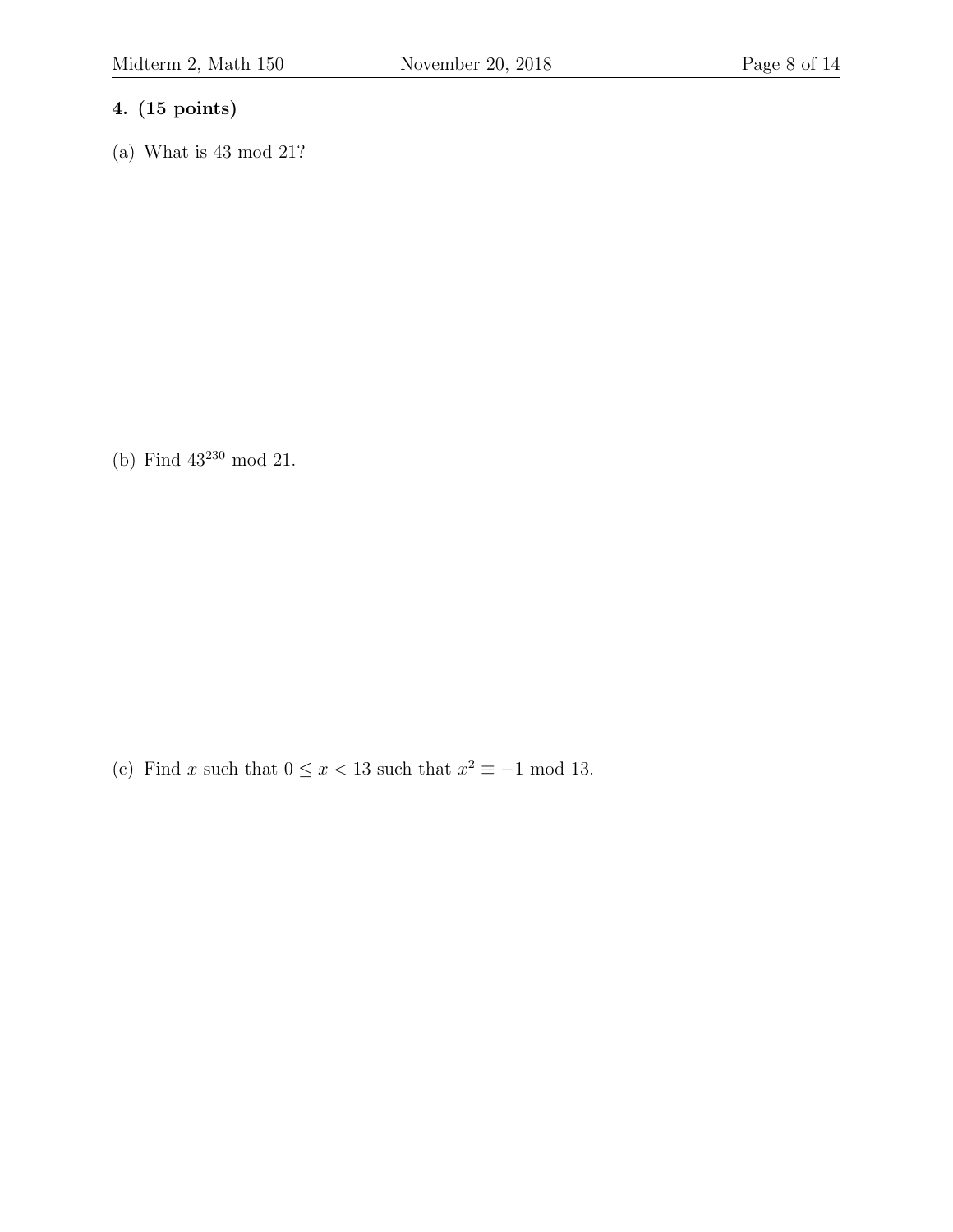(d) Show that if  $gcd(x, p) = 1$  then there is an integer y such that  $xy \equiv 1 \mod p$ .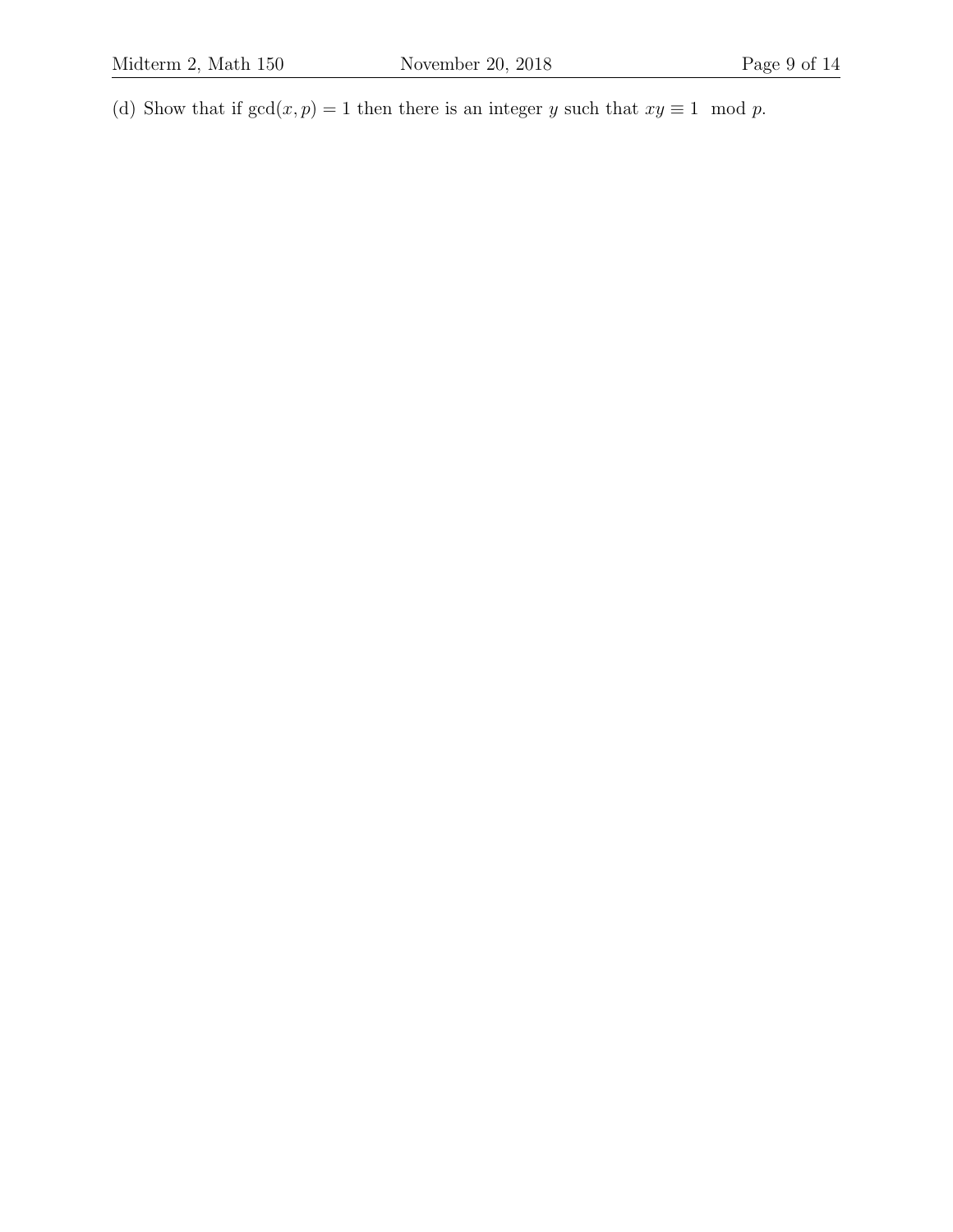(a) Define what it means for  $f(x)$  to be  $\Theta(g(x))$ . Your answers should feature four constants  $C_1, C_2$  and  $k_1, k_2$ .

(b) Show that  $x^2 - 6x + 7$  is  $\Omega(x)$ , please note the values you use for C and k.

(c) Show that  $x^3 - 6x^2 + 12x - 8$  is  $O(x^3)$ .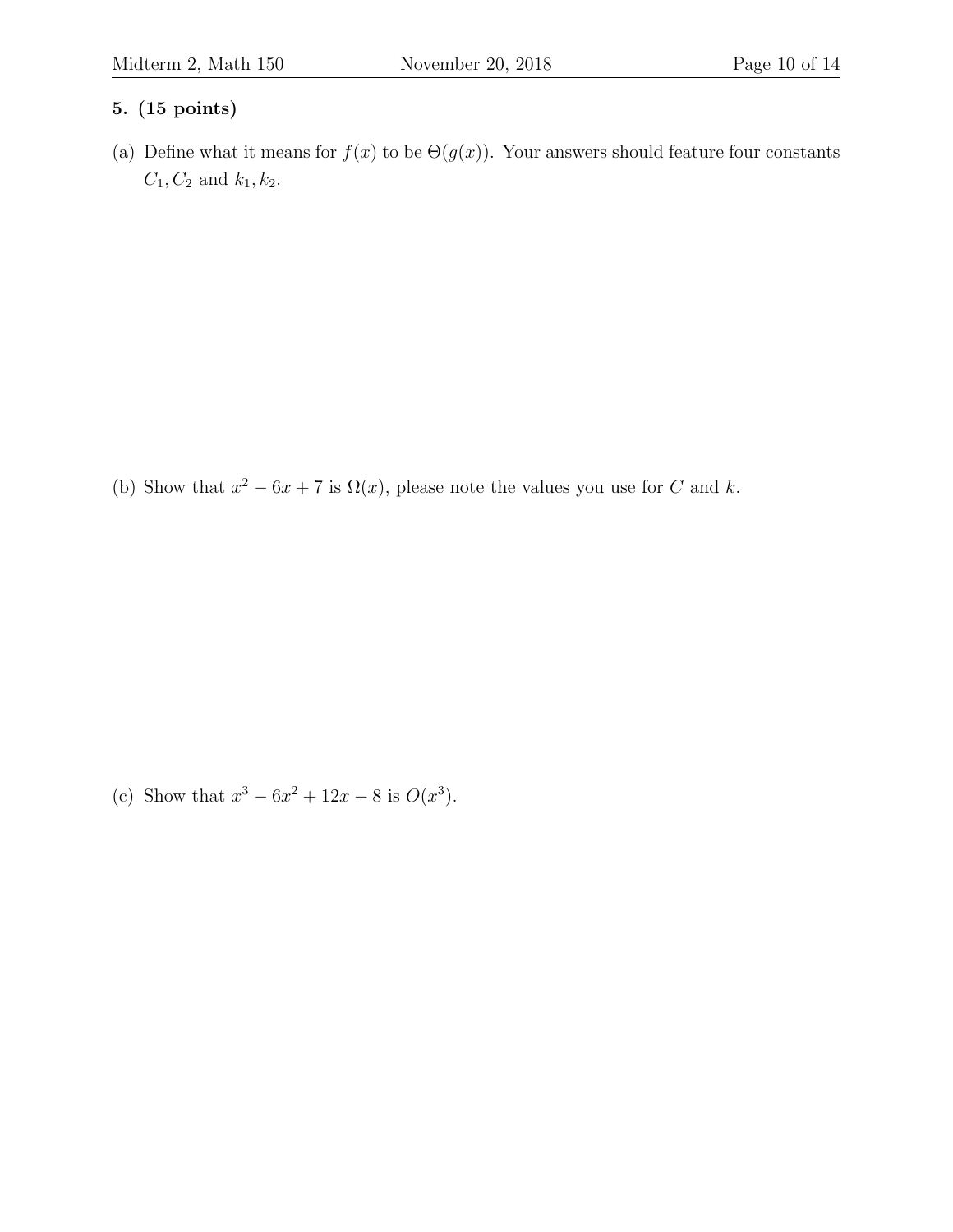(d) Show  $\log_2(x)$  is  $\Theta(\log_{10}(x))$ .

(e) Show that x is not  $\Omega(x \log(x))$ .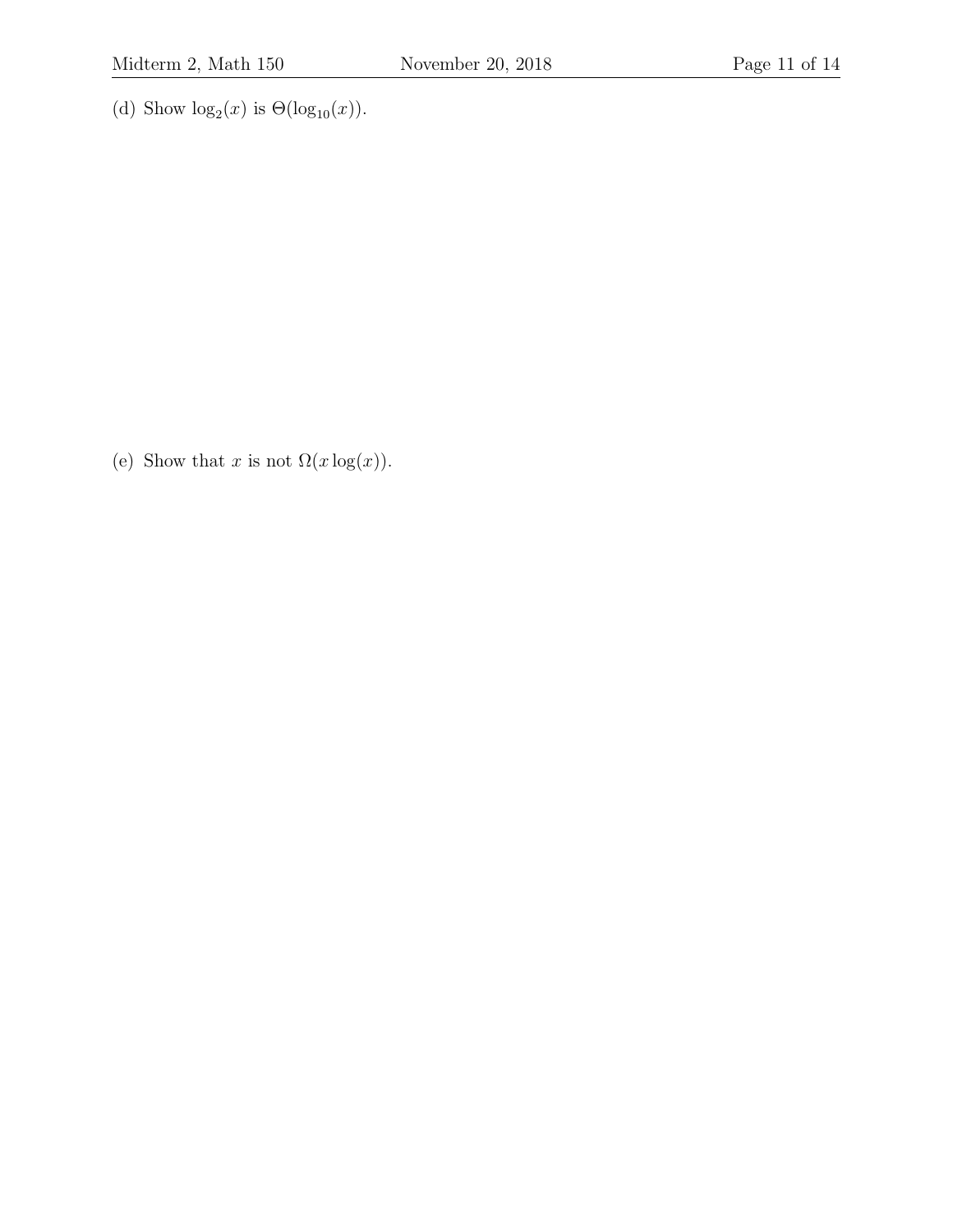### 6. (20 points)

For this question you may assume the fundamental theorem of arithmetic:

Theorem (Fundamental Theorem of Arithmetic, FTA) Every integer greater than 1 can be written uniquely as the product of primes (up to the reordering of the primes in the product).

(a) Let a and b be two integers. Define both the greatest common divisor (gcd) of a and b.

(b) Write the  $gcd(a, b)$  in terms of the primes which divide a or b. [Hint: First write out that  $a = p_1 \cdots p_n$ ,  $b = q_1 \cdots q_m$  where  $p_i, q_j$  are primes.]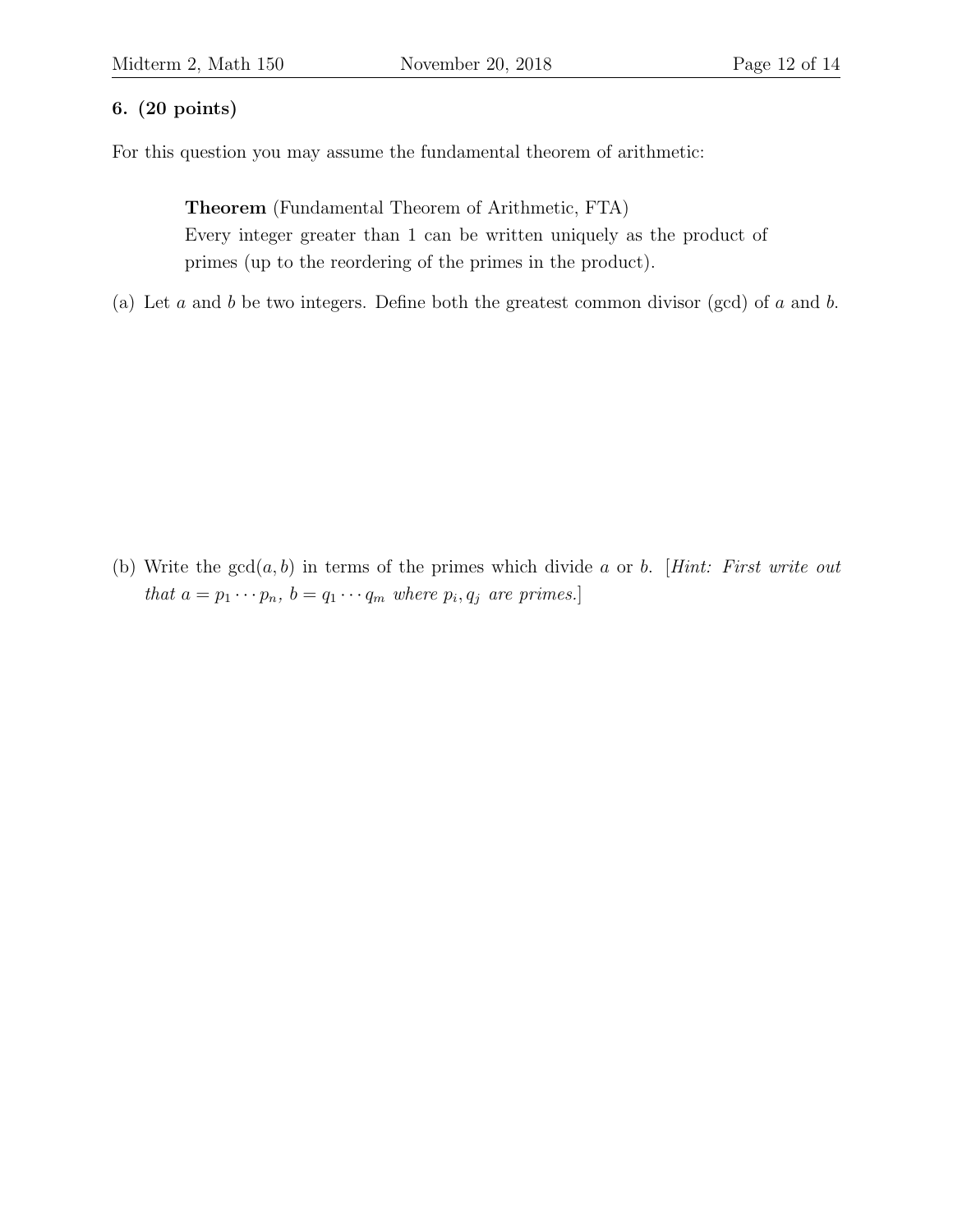(c) Show that if  $p$  is a number such that

If  $p \mid ab$  then  $p \mid a$  or  $p \mid b$ ,

then  $p$  must be prime. [Hint: Prove the contrapositive i.e. start with  $p$  being not prime and show that it cannot satisfy the condition. It will be useful to remember how to negate a logical or.]